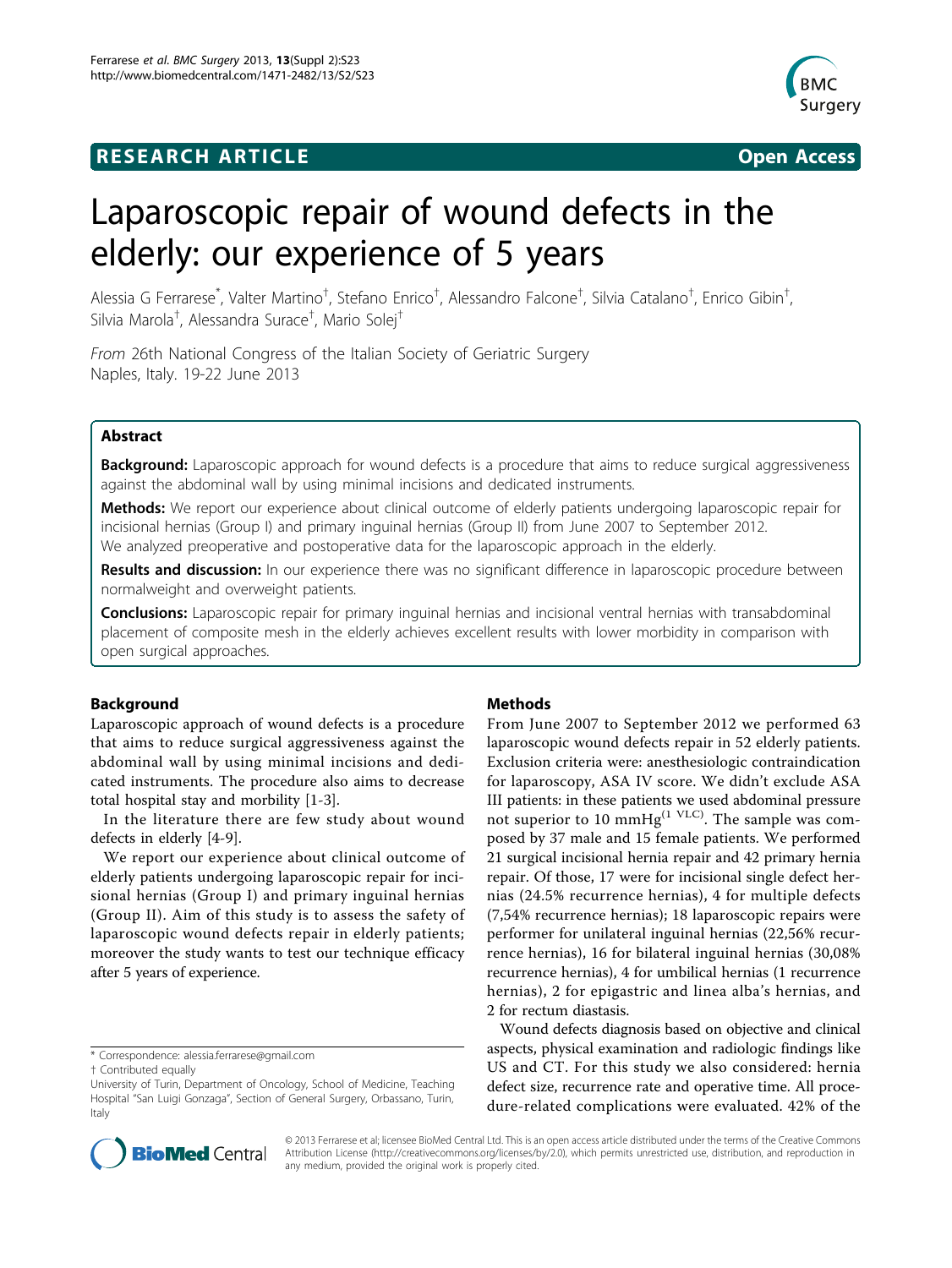<span id="page-1-0"></span>patients were normalweight with a mean BMI of 25 kg/ m2, 41% 25 > BMI > 30 (overweight), 17% BMI > 30 (obesity).

# Results and discussion

There were no significant differences in laparoscopic procedure between normalweight and overweight elderly patients [1-3]. There were no conversions to open procedure. Mean operative time was 116 minutes (range: 50 - 325). We analyzed preoperative and postoperative data not finding any significant difficulty difference in the laparoscopic approach in the elderly [10-13]. In primary inguinal hernias, in 37,5% of cases we used not absorbable polypropylene mesh, in 42,5% tridimensional polyester-collagen composite mesh and in 20% lightweight multifilament partly absorbable mesh.

Meshes were fixed in 82.5% of cases with absorbable fixation device, in 5% with not absorbable device and in 12.5% with fibrin glue.

In ventral hernias we used in all cases a polyester double-face mesh and fixed with absorbable devices. There was no difference as far as concerns the elderly quality of life between different meshes or fixation methods.

We had 6 major complications (14,24% - 2 chronic inguinal pain and 4 recurrences in inguinal hernias) [[18,](#page-2-0)13] and 5 minor complications (11,90% - 3 seromas and 2 wound haematomas in ventral hernias) [11,7,9]. Mean hospital stay was 4,7 days (range: 1-18 days) in Group I and 1,2 days in Group II; all patients referred better quality of life after the procedure.

All procedures were performed by an expert surgeon or by a resident with an expert surgeon; there was no significant difference in intraoperative complications and operation time depending on the first operator.

# Conclusion

Laparoscopic repair of primary inguinal hernias and incisional ventral hernias with transabdominal placement of composite mesh in the elderly achieves excellent results with lower morbidity in comparison with open surgical approaches. In our experience, adequate fixation of the mesh, mesh extension to cover the entire defect and standardization of the placement space between the sutures are crucial to the success [10-12].

Despite the retrospective analysis of our sample, the study showed that elderly patients can be operated with laparoscopic approach with the same advantages that would be obtained if operated with open technique [13[,14](#page-2-0)]. The resident with an expert surgeon can obtain the same results of an expert surgeon as far as concerns outcomes and morbidity.

We consider surgery approach more difficult in the elderly in some cases [\[15\]](#page-2-0) but we also considered laparoscopic approach is, in general, a safe and feasible technique in acute pathology [[16\]](#page-2-0) and a safe approach also in the elderly [\[17,18\]](#page-2-0). In our experience, laparoscopic repaire of wound defects is a good standard technique also in the elderly.

#### Competing interests

The authors declare that they have no competing interests.

#### Authors' contributions

AGF: conception and design, interpretration of data, given final approval of the version to be published.

VM: critical revision, interpretation of data, given final approval of the version to be published.

SE: conception and design, interpretration of data, given final approval of the version to be published.

AF: acquisition of data, drafting the manuscript, given final approval of the version to be published.

SC: acquisition of data, drafting the manuscript, given the final approval of the version to be published.

EG: acquisition of data, drafting the manuscript, given the final approval of the version to be published.

AS: critical revision, interpretation of data, given final approval of the version to be published.

MS: acquisition of data, drafting the manuscript, given final approval of the version to be published.

#### **Declarations**

Funding for this article came from personal funds.

This article has been published as part of BMC Surgery Volume 13 Supplement 2, 2013: Proceedings from the 26th National Congress of the Italian Society of Geriatric Surgery. The full contents of the supplement are available online at [http://www.biomedcentral.com/bmcsurg/supplements/13/](http://www.biomedcentral.com/bmcsurg/supplements/13/S2) [S2](http://www.biomedcentral.com/bmcsurg/supplements/13/S2)

#### Published: 8 October 2013

#### References

- 1. Lee YK, Iqbal A, Vitamvas M, McBride C, Thompson J, Oleynikov D: [Is it safe](http://www.ncbi.nlm.nih.gov/pubmed/18066489?dopt=Abstract) [to perform laparoscopic ventral hernia repair with mesh in elderly](http://www.ncbi.nlm.nih.gov/pubmed/18066489?dopt=Abstract) [patients?](http://www.ncbi.nlm.nih.gov/pubmed/18066489?dopt=Abstract) Hernia 2008, 12:239-42.
- 2. Tessier DJ, Swain JM, Harold KL: [Safety of laparoscopic ventral hernia](http://www.ncbi.nlm.nih.gov/pubmed/16496076?dopt=Abstract) [repair in older adults.](http://www.ncbi.nlm.nih.gov/pubmed/16496076?dopt=Abstract) Hernia 2006, 10:53-7.
- 3. Bàllesta López C, Cid JA, Poves I, Bettónica C, Villegas L, Memon MA:
- [Laparoscopic surgery in the elderly patient.](http://www.ncbi.nlm.nih.gov/pubmed/12364996?dopt=Abstract) Surg Endosc 2003, 17:333-7. 4. Mudge M, Hughes L: [Incisional hernia: a 10 year prospective study of](http://www.ncbi.nlm.nih.gov/pubmed/3155634?dopt=Abstract)
- [incidence and attitudes.](http://www.ncbi.nlm.nih.gov/pubmed/3155634?dopt=Abstract) Br J Surg 1985, 72:70-71. 5. Read R, Yoder G: [Recent trends in the management of incisional](http://www.ncbi.nlm.nih.gov/pubmed/2649047?dopt=Abstract) [herniation.](http://www.ncbi.nlm.nih.gov/pubmed/2649047?dopt=Abstract) Arch Surg 1989, 124:485-488.
- 6. Rosen M, Brody F, Ponsky J, et al: [Recurrence after laparo-scopic ventral](http://www.ncbi.nlm.nih.gov/pubmed/12360375?dopt=Abstract) [hernia repair: a five-year experience.](http://www.ncbi.nlm.nih.gov/pubmed/12360375?dopt=Abstract) Surg Endosc 2003, 17:123-128.
- 7. Berger D, Bientzle M, Muller A: [Postoperative complications after](http://www.ncbi.nlm.nih.gov/pubmed/12209325?dopt=Abstract) [laparoscopic incisional hernia repair: incidence and treat-ment.](http://www.ncbi.nlm.nih.gov/pubmed/12209325?dopt=Abstract) Surg Endosc 2002, 16:1720-1723.
- 8. Carbajo M, Martin del Olmo J, Blanco J, et al: [Laparoscopic approach to](http://www.ncbi.nlm.nih.gov/pubmed/12399849?dopt=Abstract) [incisional hernia: lessons learned from 270 patients over 8 years.](http://www.ncbi.nlm.nih.gov/pubmed/12399849?dopt=Abstract) Surg Endosc 2003, 17:118-122.
- 9. Tessier DJ, Swain JM, Harold KL: [Safety of laparoscopic ventral hernia](http://www.ncbi.nlm.nih.gov/pubmed/16496076?dopt=Abstract) [repair in older adults.](http://www.ncbi.nlm.nih.gov/pubmed/16496076?dopt=Abstract) Hernia 2006, 10:53-57.
- 10. Goodney P, Birkmeyer C, Birkmeyer J: [Short-term outcomes of](http://www.ncbi.nlm.nih.gov/pubmed/12361426?dopt=Abstract) [laparoscopic and open ventral hernia repair: a meta-analysis.](http://www.ncbi.nlm.nih.gov/pubmed/12361426?dopt=Abstract) Arch Surg 2002, 137:1161-1165.
- 11. Heniford B, Park A, Ramshaw B, Voeller G: [Laparoscopic repair of ventral](http://www.ncbi.nlm.nih.gov/pubmed/14501505?dopt=Abstract) hernias: nine years' [experience with 850 con-secutive hernias.](http://www.ncbi.nlm.nih.gov/pubmed/14501505?dopt=Abstract) Ann Surg 2003, 238:391-399.
- 12. Raftopoulos I, Vanuno D, Khorsand J, Ninos J, Kourakilis G, Lasky P: Outcome of laparoscopic ventral hernia repair in cor-relation with obesity, type of hernia, and hernia size. J Laparoen-dosc Adv Sura Tech 2002, 12:425-429.
- 13. Blount AL, Craft RO, Harold KL: [Safety of laparoscopic ventral hernia](http://www.ncbi.nlm.nih.gov/pubmed/19793470?dopt=Abstract) [repair in octogenarians.](http://www.ncbi.nlm.nih.gov/pubmed/19793470?dopt=Abstract) JSLS 2009, 13:323-6.